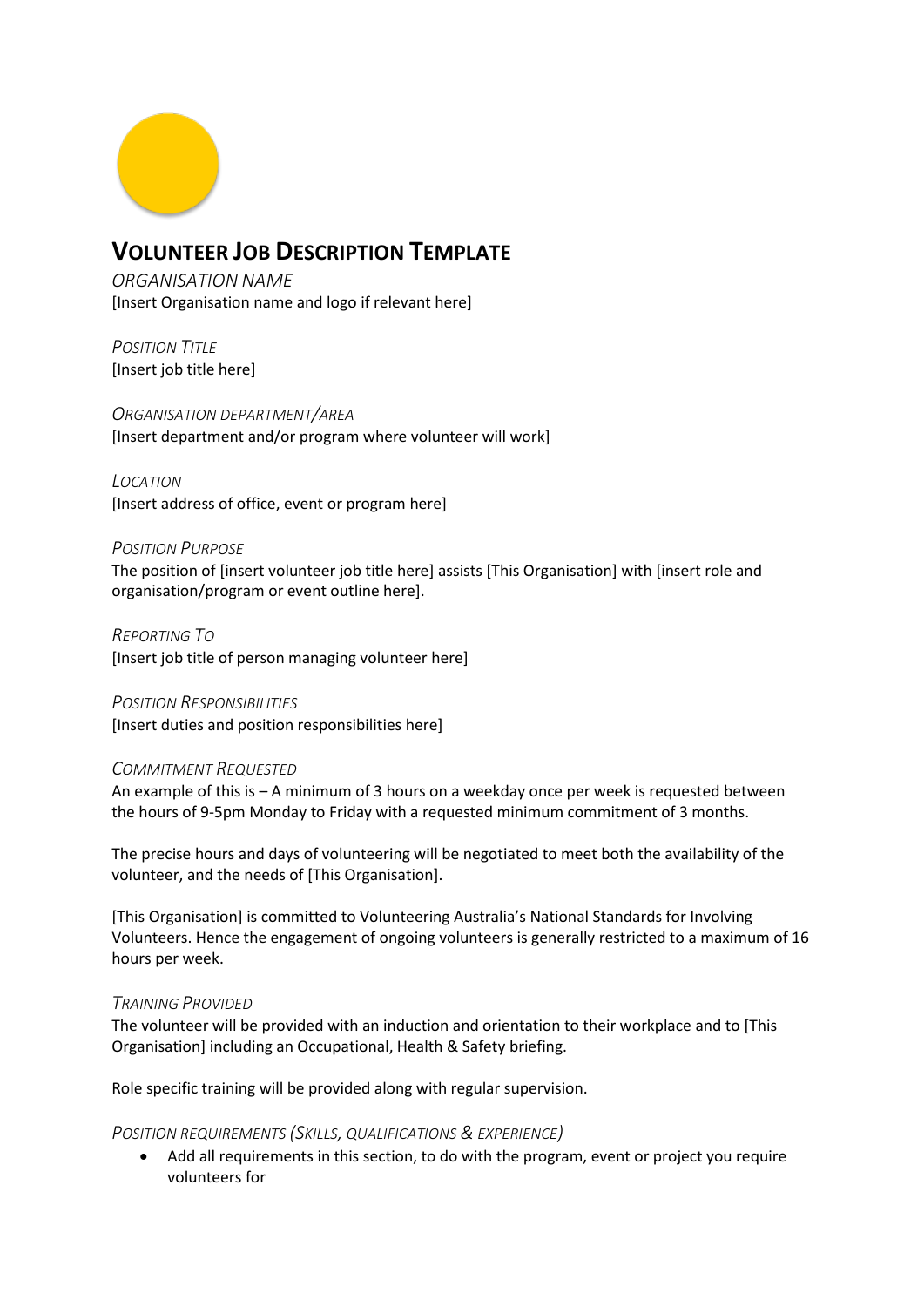- Experience and/or interest in [area necessary to this role]
- Any qualifications if relevant or required
- Ability to actively support [This Organisation]'s purpose and values
- Ability to work in accordance with [This Organisation] policies and procedures
- Background checks, Police Check and/or Working with Children Check [include these requirements - as necessary, for your role]

### *VOLUNTEER APPLICANT DECLARATION –*

*Please note: this document is something you should also confirm with the volunteer after recruitment.*

You and [This Organisation's] delegate, have discussed, read, and understood this Volunteer Position Description and agree that you will work within the position responsibilities detailed.

Volunteering at [This Organisation] may be dependent on the results of background checks, if detailed in this position description. [This Organisation] reserves the right to refuse an individual from volunteering at its discretion.

In addition, you are required to provide full and up to date disclosure to [This Organisation] in respect to any matter which may affect your capacity to perform the duties associated with the role including but not limited to, the capacity to interact with children and vulnerable people, and deal with sensitive financial or personal information.

*VOLUNTEER APPLICANT DECLARATION*

\_\_\_\_\_\_\_\_\_\_\_\_\_\_\_\_\_\_\_\_\_\_\_\_\_\_\_\_\_\_\_\_\_\_\_

Signature

Date